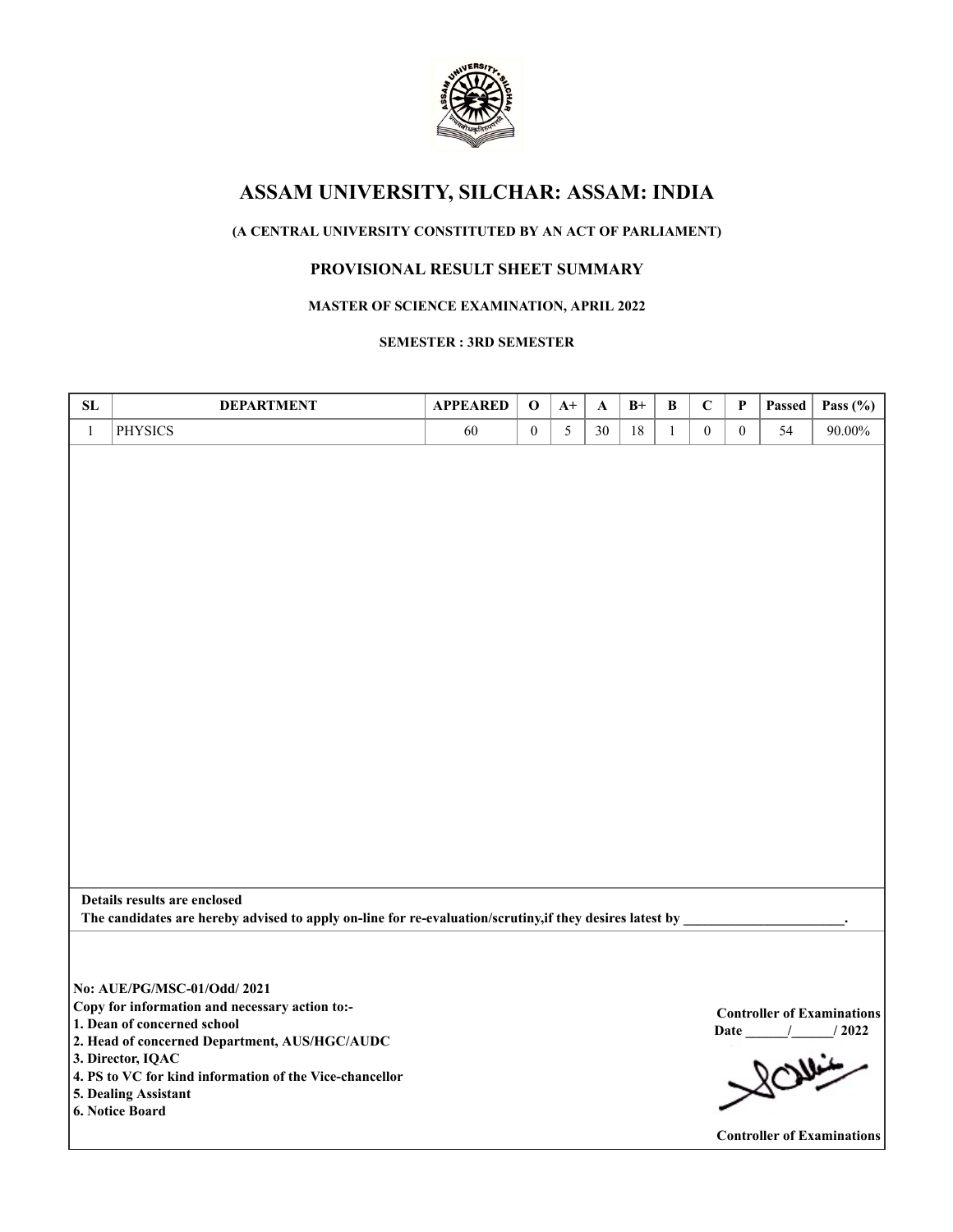

# **(A CENTRAL UNIVERSITY CONSTITUTED BY AN ACT OF PARLIAMENT)**

# **PROVISIONAL RESULT SHEET**

### **MASTER OF SCIENCE EXAMINATION, APRIL 2022**

### **DEPARTMENT : PHYSICS(SILCHAR) SEMESTER : 3RD SEMESTER**

| SL               | <b>ROLL</b> | NO.        | <b>SGPA</b> | <b>Letter Grade</b> | <b>COURSE(S) YET TO CLEAR</b> |
|------------------|-------------|------------|-------------|---------------------|-------------------------------|
| 1                | 032120      | 2013900120 | 7.82        | $\mathbf{A}$        |                               |
| $\overline{2}$   | 032120      | 2013900121 | 7.24        | $\mathbf A$         |                               |
| 3                | 032120      | 2013900122 | 7.38        | $\mathbf A$         |                               |
| $\overline{4}$   | 032120      | 2013900123 | 7.38        | $\mathbf A$         |                               |
| 5                | 032120      | 2013900124 | 7.14        | $\mathbf A$         |                               |
| 6                | 032120      | 2013900125 | 7.54        | $\mathbf A$         |                               |
| $\boldsymbol{7}$ | 032120      | 2013900126 | 6.92        | $\mathrm{B}^{+}$    |                               |
| 8                | 032120      | 2013900127 | 8.22        | $A+$                |                               |
| 9                | 032120      | 2013900128 | 6.24        | $\mathrm{B}^{+}$    |                               |
| $10\,$           | 032120      | 2013900129 | 7.36        | $\mathbf A$         |                               |
| $11\,$           | 032120      | 2013900130 | 6.64        | $\mathrm{B}^{+}$    |                               |
| 12               | 032120      | 2013900131 | 7.76        | $\mathbf{A}$        |                               |
| 13               | 032120      | 2013900132 | 7.90        | $\mathbf A$         |                               |
| 14               | 032120      | 2013900133 | 7.66        | $\mathbf A$         |                               |
| 15               | 032120      | 2013900134 | 7.94        | $\mathbf{A}$        |                               |
| 16               | 032120      | 2013900135 | 7.26        | $\mathbf{A}$        |                               |
| 17               | 032120      | 2013900136 | 7.42        | $\mathbf A$         |                               |
| $18\,$           | 032120      | 2013900137 | 8.20        | $A+$                |                               |
| 19               | 032120      | 2013900138 | 7.96        | $\mathbf A$         |                               |
| 20               | 032120      | 2013900139 | 6.92        | $B+$                |                               |
| 21               | 032120      | 2013900140 | 6.70        | $\rm B+$            |                               |
| 22               | 032120      | 2013900141 | 6.48        | $\mathrm{B}^{+}$    |                               |
| 23               | 032120      | 2013900142 | 7.24        | $\mathbf A$         |                               |

**Letter Grade:**

**O = 9.00 - 10.00; A+ = 8.00 - 8.99; A = 7.00 - 7.99; B+ = 6.00 - 6.99; B = 5.50 - 5.99; C = 5.00 - 5.49; P = 4.00 - 4.99; F = 0.00; Ab = 0.00;**

SOMis

**Controller of Examinations**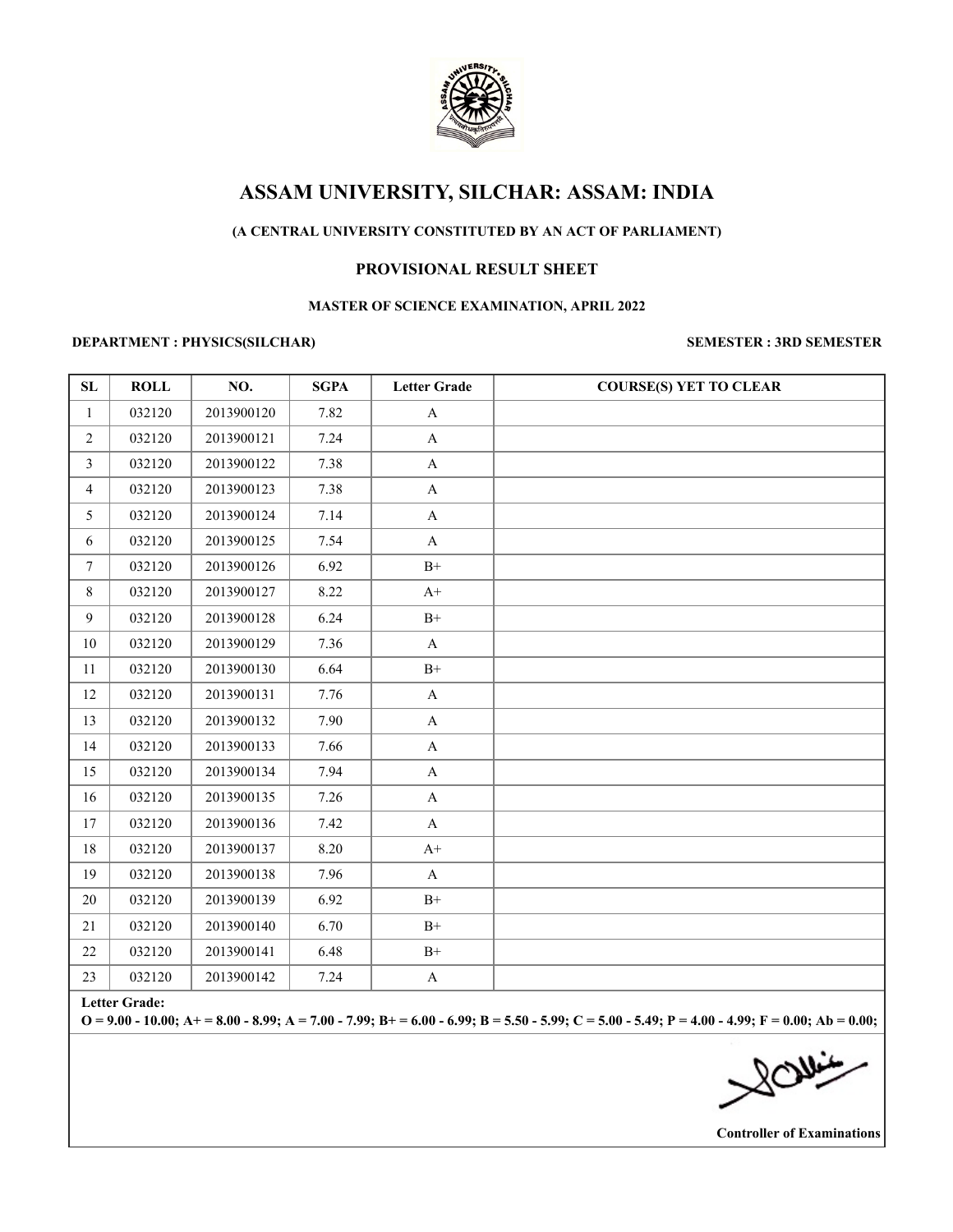

# **(A CENTRAL UNIVERSITY CONSTITUTED BY AN ACT OF PARLIAMENT)**

# **PROVISIONAL RESULT SHEET**

### **MASTER OF SCIENCE EXAMINATION, APRIL 2022**

# **DEPARTMENT : PHYSICS(SILCHAR) SEMESTER : 3RD SEMESTER**

| SL     | <b>ROLL</b>   | NO.        | <b>SGPA</b> | <b>Letter Grade</b> | <b>COURSE(S) YET TO CLEAR</b> |
|--------|---------------|------------|-------------|---------------------|-------------------------------|
| 24     | 032120        | 2013900143 | 8.26        | $A+$                |                               |
| 25     | 032120        | 2013900144 | 6.56        | $\mathrm{B}^{+}$    |                               |
| 26     | 032120        | 2013900145 | 7.72        | $\mathbf A$         |                               |
| 27     | 032120        | 2013900146 | 6.84        | $B+$                |                               |
| $28\,$ | 032120        | 2013900147 | 6.46        | $\rm B+$            |                               |
| 29     | 032120        | 2013900148 | 6.56        | $\mathrm{B}^{+}$    |                               |
| 30     | 032120        | 2013900149 | 7.92        | $\mathbf{A}$        |                               |
| 31     | 032120        | 2013900150 | 6.88        | $B+$                |                               |
| 32     | 032120        | 2013900151 | 7.58        | $\mathbf{A}$        |                               |
| 33     | 032120        | 2013900152 | 7.64        | $\mathbf A$         |                               |
| 34     | 032120        | 2013900153 | 7.92        | $\mathbf{A}$        |                               |
| 35     | 032120        | 2013900155 | 6.92        | $\mathrm{B}^{+}$    |                               |
| 36     | 032120        | 2013900156 | 7.02        | $\mathbf{A}$        |                               |
| 37     | 032120        | 2013900157 | 6.36        | $B+$                |                               |
| 38     | 032120        | 2013900158 | 8.56        | $\mathrm{A}^+$      |                               |
| 39     | 032120        | 2013900159 | 7.54        | $\mathbf A$         |                               |
| 40     | 032120        | 2013900160 | 8.16        | $\mathrm{A}^+$      |                               |
| 41     | 032120        | 2013900161 | 6.78        | $B+$                |                               |
| 42     | 032120        | 2013900162 | 6.02        | $\mathrm{B}^{+}$    |                               |
| 43     | 032120        | 2013900163 | 7.56        | $\mathbf A$         |                               |
| 44     | 032120        | 2013900164 | 7.30        | $\mathbf A$         |                               |
| 45     | 032120        | 2013900165 | 7.44        | $\mathbf{A}$        |                               |
| 46     | 032120        | 2013900166 | 7.86        | $\mathbf{A}$        |                               |
|        | Letter Grade. |            |             |                     |                               |

**Letter Grade:**

**O = 9.00 - 10.00; A+ = 8.00 - 8.99; A = 7.00 - 7.99; B+ = 6.00 - 6.99; B = 5.50 - 5.99; C = 5.00 - 5.49; P = 4.00 - 4.99; F = 0.00; Ab = 0.00;**

**NOW:** 

**Controller of Examinations**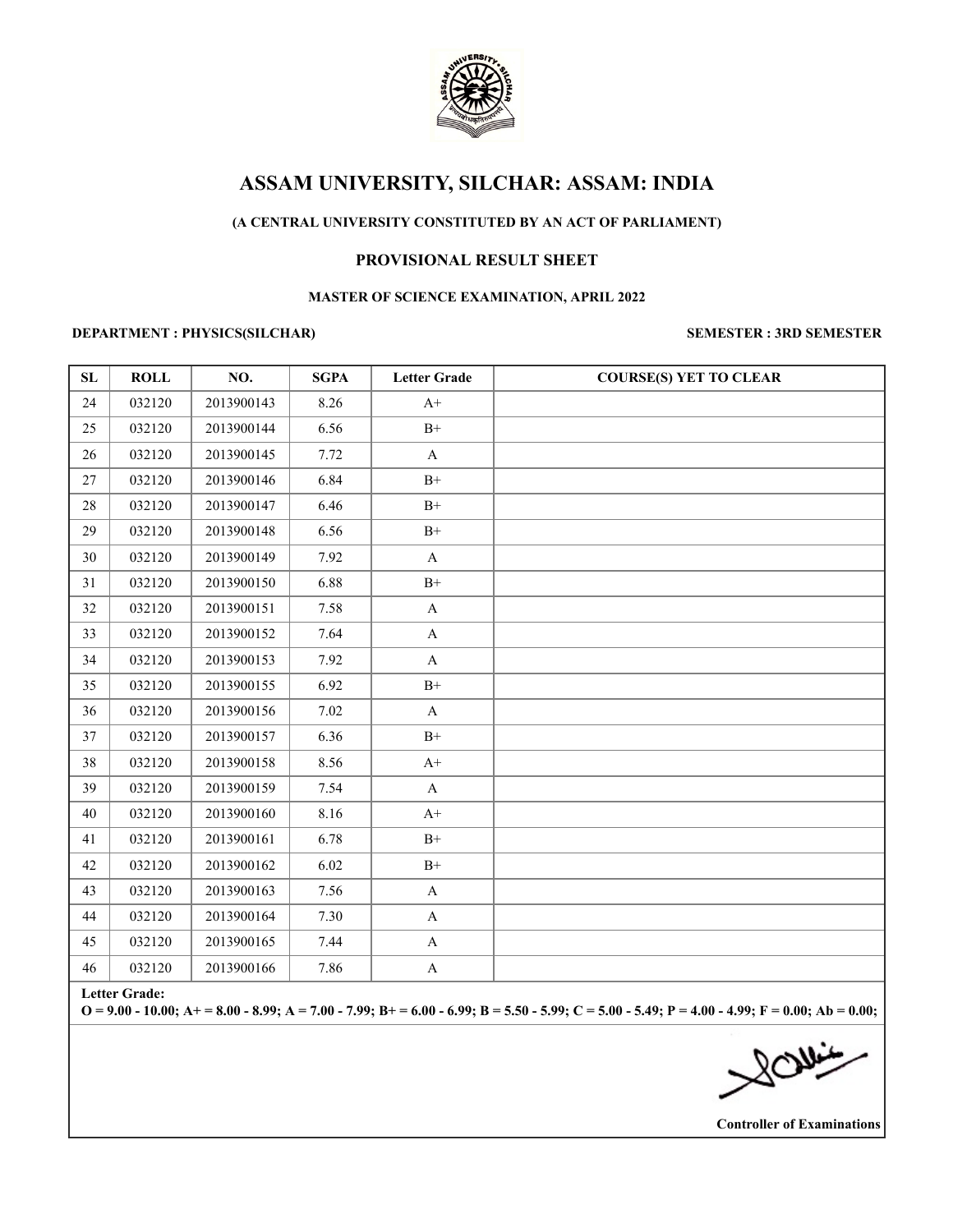

# **(A CENTRAL UNIVERSITY CONSTITUTED BY AN ACT OF PARLIAMENT)**

# **PROVISIONAL RESULT SHEET**

## **MASTER OF SCIENCE EXAMINATION, APRIL 2022**

# **DEPARTMENT : PHYSICS(SILCHAR) SEMESTER : 3RD SEMESTER**

| ${\bf SL}$ | ROLL                                                                                                                                                                      | NO.        | <b>SGPA</b> | <b>Letter Grade</b> | <b>COURSE(S) YET TO CLEAR</b>     |  |  |  |
|------------|---------------------------------------------------------------------------------------------------------------------------------------------------------------------------|------------|-------------|---------------------|-----------------------------------|--|--|--|
| 47         | 032120                                                                                                                                                                    | 2013900167 | 6.52        | $\mathrm{B}^{+}$    |                                   |  |  |  |
| 48         | 032120                                                                                                                                                                    | 2013900168 | 7.52        | $\mathbf A$         |                                   |  |  |  |
| 49         | 032120                                                                                                                                                                    | 2013900169 | $7.02\,$    | $\mathbf A$         |                                   |  |  |  |
| 50         | 032120                                                                                                                                                                    | 2013900170 | 7.40        | $\mathbf A$         |                                   |  |  |  |
| 51         | 032120                                                                                                                                                                    | 2013900171 | 7.60        | $\mathbf A$         |                                   |  |  |  |
|            |                                                                                                                                                                           |            |             |                     |                                   |  |  |  |
|            |                                                                                                                                                                           |            |             |                     |                                   |  |  |  |
|            |                                                                                                                                                                           |            |             |                     |                                   |  |  |  |
|            |                                                                                                                                                                           |            |             |                     |                                   |  |  |  |
|            |                                                                                                                                                                           |            |             |                     |                                   |  |  |  |
|            |                                                                                                                                                                           |            |             |                     |                                   |  |  |  |
|            |                                                                                                                                                                           |            |             |                     |                                   |  |  |  |
|            |                                                                                                                                                                           |            |             |                     |                                   |  |  |  |
|            |                                                                                                                                                                           |            |             |                     |                                   |  |  |  |
|            |                                                                                                                                                                           |            |             |                     |                                   |  |  |  |
|            |                                                                                                                                                                           |            |             |                     |                                   |  |  |  |
|            |                                                                                                                                                                           |            |             |                     |                                   |  |  |  |
|            |                                                                                                                                                                           |            |             |                     |                                   |  |  |  |
|            |                                                                                                                                                                           |            |             |                     |                                   |  |  |  |
|            |                                                                                                                                                                           |            |             |                     |                                   |  |  |  |
|            |                                                                                                                                                                           |            |             |                     |                                   |  |  |  |
|            |                                                                                                                                                                           |            |             |                     |                                   |  |  |  |
|            | <b>Letter Grade:</b><br>$O = 9.00 - 10.00$ ; A+ = 8.00 - 8.99; A = 7.00 - 7.99; B+ = 6.00 - 6.99; B = 5.50 - 5.99; C = 5.00 - 5.49; P = 4.00 - 4.99; F = 0.00; Ab = 0.00; |            |             |                     |                                   |  |  |  |
|            |                                                                                                                                                                           |            |             |                     | <b>NOW:</b>                       |  |  |  |
|            |                                                                                                                                                                           |            |             |                     | <b>Controller of Examinations</b> |  |  |  |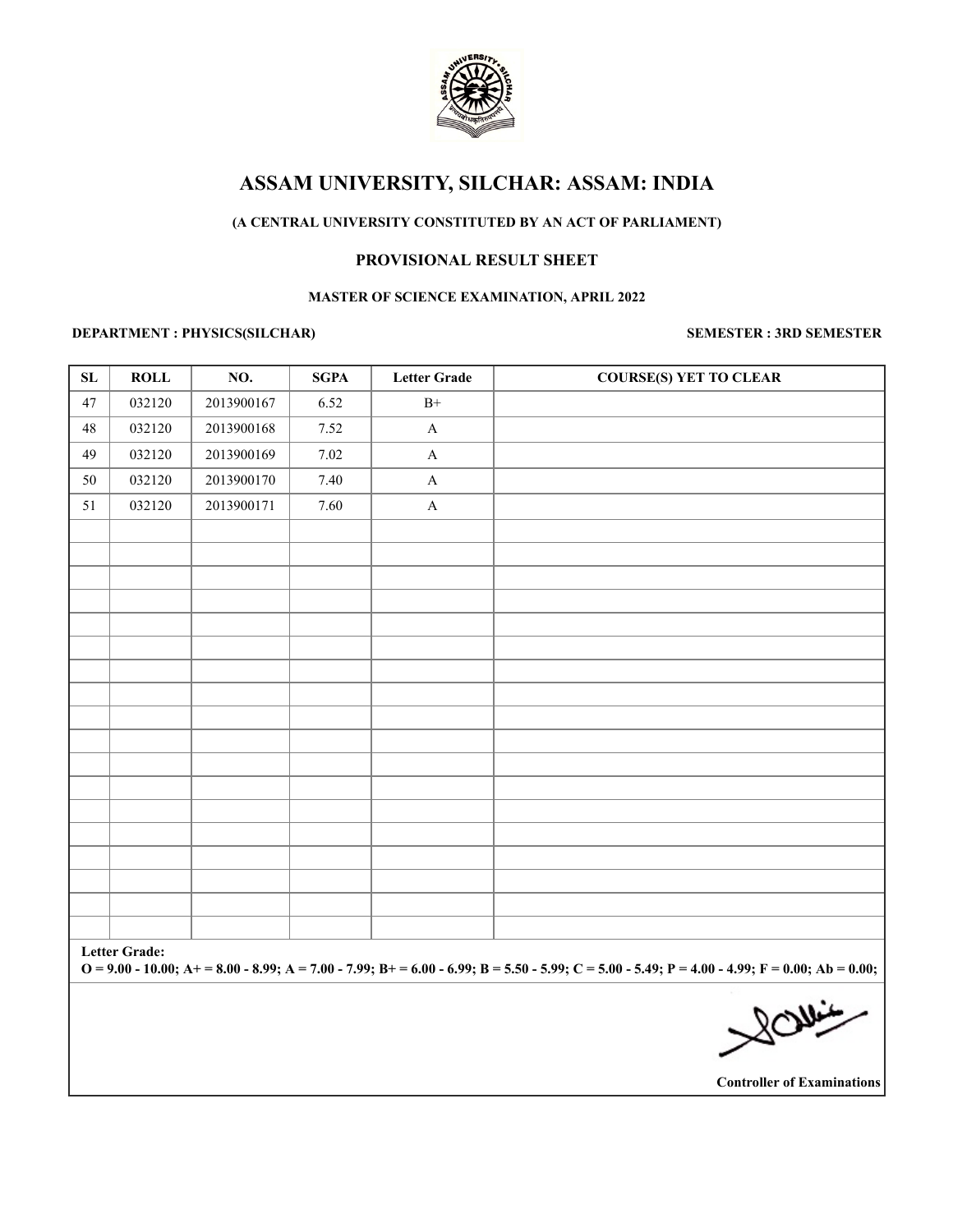

# **(A CENTRAL UNIVERSITY CONSTITUTED BY AN ACT OF PARLIAMENT)**

# **PROVISIONAL RESULT SHEET**

### **MASTER OF SCIENCE EXAMINATION, APRIL 2022**

## **DEPARTMENT : PHYSICS(DIPHU) SEMESTER : 3RD SEMESTER**

| ${\bf SL}$                                                                                                                                                                | <b>ROLL</b> | NO.        | <b>SGPA</b>                                         | <b>Letter Grade</b> | <b>COURSE(S) YET TO CLEAR</b>    |  |  |  |  |
|---------------------------------------------------------------------------------------------------------------------------------------------------------------------------|-------------|------------|-----------------------------------------------------|---------------------|----------------------------------|--|--|--|--|
| $\mathbf{1}$                                                                                                                                                              | 032120      | 2013900172 | $\overline{\phantom{a}}$                            | $\mathbf F$         | PHYEC-304B                       |  |  |  |  |
| $\overline{2}$                                                                                                                                                            | 032120      | 2013900173 | 6.00                                                | $B+$                |                                  |  |  |  |  |
| $\mathfrak{Z}$                                                                                                                                                            | 032120      | 2013900174 | $\overline{\phantom{a}}$                            | $\mathbf F$         | PHYCC-302, PHYCC-301             |  |  |  |  |
| $\overline{4}$                                                                                                                                                            | 032120      | 2013900176 | $\hspace{0.05cm} -\hspace{0.05cm} -\hspace{0.05cm}$ | ${\bf F}$           | PHYEC-304B, PHYCC-302            |  |  |  |  |
| 5                                                                                                                                                                         | 032120      | 2013900177 | $\overline{\phantom{a}}$                            | $\mathbf F$         | PHYCC-302, PHYCC-301, PHYEC-304B |  |  |  |  |
| 6                                                                                                                                                                         | 032120      | 2013900178 | $\hspace{0.05cm} -\hspace{0.05cm} -\hspace{0.05cm}$ | $\mathbf F$         | PHYCC-302, PHYCC-301             |  |  |  |  |
| $7\phantom{.0}$                                                                                                                                                           | 032120      | 2013900179 | 5.74                                                | $\, {\bf B}$        |                                  |  |  |  |  |
| 8                                                                                                                                                                         | 032120      | 2013900180 | $\overline{\phantom{a}}$                            | $\mathbf F$         | PHYEC-304B, PHYCC-302, PHYCC-301 |  |  |  |  |
| 9                                                                                                                                                                         | 032120      | 2013900181 | 6.00                                                | $B+$                |                                  |  |  |  |  |
|                                                                                                                                                                           |             |            |                                                     |                     |                                  |  |  |  |  |
|                                                                                                                                                                           |             |            |                                                     |                     |                                  |  |  |  |  |
|                                                                                                                                                                           |             |            |                                                     |                     |                                  |  |  |  |  |
|                                                                                                                                                                           |             |            |                                                     |                     |                                  |  |  |  |  |
|                                                                                                                                                                           |             |            |                                                     |                     |                                  |  |  |  |  |
|                                                                                                                                                                           |             |            |                                                     |                     |                                  |  |  |  |  |
|                                                                                                                                                                           |             |            |                                                     |                     |                                  |  |  |  |  |
|                                                                                                                                                                           |             |            |                                                     |                     |                                  |  |  |  |  |
|                                                                                                                                                                           |             |            |                                                     |                     |                                  |  |  |  |  |
|                                                                                                                                                                           |             |            |                                                     |                     |                                  |  |  |  |  |
|                                                                                                                                                                           |             |            |                                                     |                     |                                  |  |  |  |  |
|                                                                                                                                                                           |             |            |                                                     |                     |                                  |  |  |  |  |
|                                                                                                                                                                           |             |            |                                                     |                     |                                  |  |  |  |  |
| <b>Letter Grade:</b><br>$Q = 9.00 - 10.00$ ; A+ = 8.00 - 8.99; A = 7.00 - 7.99; B+ = 6.00 - 6.99; B = 5.50 - 5.99; C = 5.00 - 5.49; P = 4.00 - 4.99; F = 0.00; Ab = 0.00; |             |            |                                                     |                     |                                  |  |  |  |  |
|                                                                                                                                                                           |             |            |                                                     |                     |                                  |  |  |  |  |
|                                                                                                                                                                           |             |            |                                                     |                     | 201.4                            |  |  |  |  |
|                                                                                                                                                                           |             |            |                                                     |                     |                                  |  |  |  |  |

**Controller of Examinations**